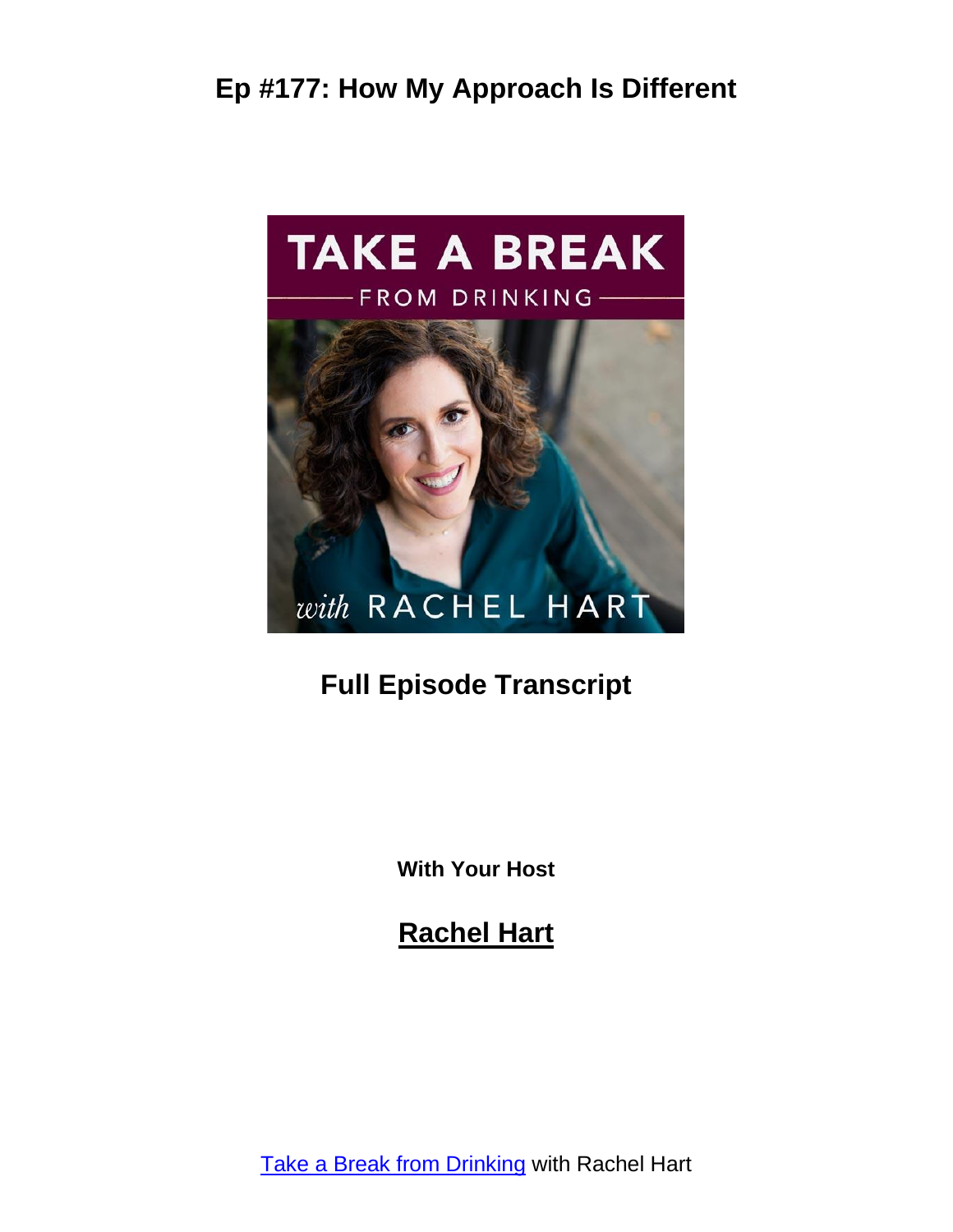You are listening to the *Take A Break* podcast with Rachel Hart, episode 177.

Whether you want to drink less or stop drinking, this podcast will help you change the habit from the inside out. We're challenging conventional wisdom about why people drink and why it can be hard to resist temptation. No labels, no judgment, just practical tools to take control of your desire and stop worrying about your drinking. Now, here's your host Rachel Hart.

Well hello everyone. So here's the thing. Today, we're talking about how my approach to changing the habit of drinking and changing your relationship with alcohol is different. Now, last week, I talked about whether or not what I teach, the think-feel-act cycle is going to work for you. And today, I'm going to talk to you about why my approach is different.

Now, it may seem like I'm doing these two episodes backwards. Shouldn't I be telling you about how my approach is different before discussing whether or not it will work for you? But actually, they're not backwards at all because so many people take themselves out of the running before they even get started.

They decide that they're too old for change, they failed too many times, they have an addictive personality, it's baked into their DNA so there's no point in trying. And so the thing is that you have to do the work on your thoughts first about how this won't work for you before you can really understand how to start approaching your relationship with alcohol from a totally different perspective, which is what I'm going to be talking to you about today.

So if you haven't listened to last week's podcast, it's number 176. Make sure that you don't skip it because it is really important to uncover any of the limiting beliefs that you have about why this won't work for you. Today, we're going to talk about what makes my approach different, and I'll tell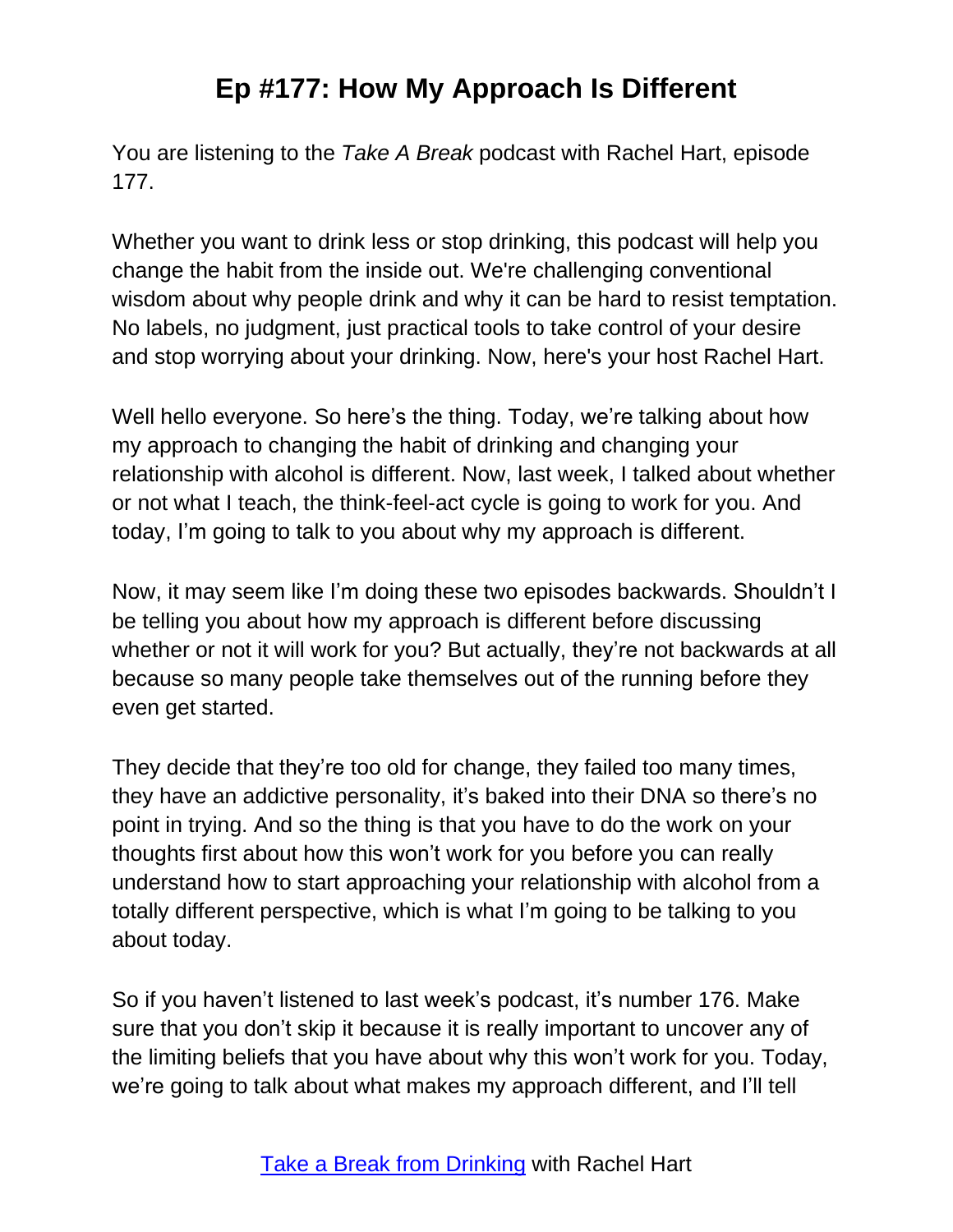you, my approach is radically different from the most common approaches out there, namely AA and 12 steps.

It is radically different in many, many ways, but I'm going to do a deep dive into a couple of the areas for how it really differs. Now, I've already talked about on the podcast many, many times about the fact that alcohol is neutral. What I mean when I say that is that it's not good or bad and drinking is not right or wrong.

And I'll tell you this; a lot of people hear me say that alcohol is neutral and they get kind of excited. Because they're so used to people saying it's bad. They're so used to seeing it as having a negative moral value, and we're surrounded with a lot of those messages, especially when we want to change our drinking and change our relationship with alcohol.

But here's the problem. On the other hand, we're also surrounded with all the messages about how alcohol is the best thing ever and it makes everything better. This is the messaging that advertisers want us to believe and we get a lot of that through family and friends and peers and media.

So we're getting a mix of these two. We're getting a mix of listen, it's the worst thing ever, which is the messaging that comes out of a lot of approaches that try to deal with addiction and treatment and recovery, and then we're getting the message it's the best thing ever and it makes everything better, which is a message that comes from advertisers and people that want us to drink and drink with them.

So here we are in the midst of thinking, "I don't know, it's horrible, it ruins lives, it's poisoning my body, it makes me do things that I wouldn't normally do, and it's amazing and it's the best thing ever and it makes everything better and it makes me better and it makes situations more fun." You can see how confusing it can be to have both sets of messages in your brain.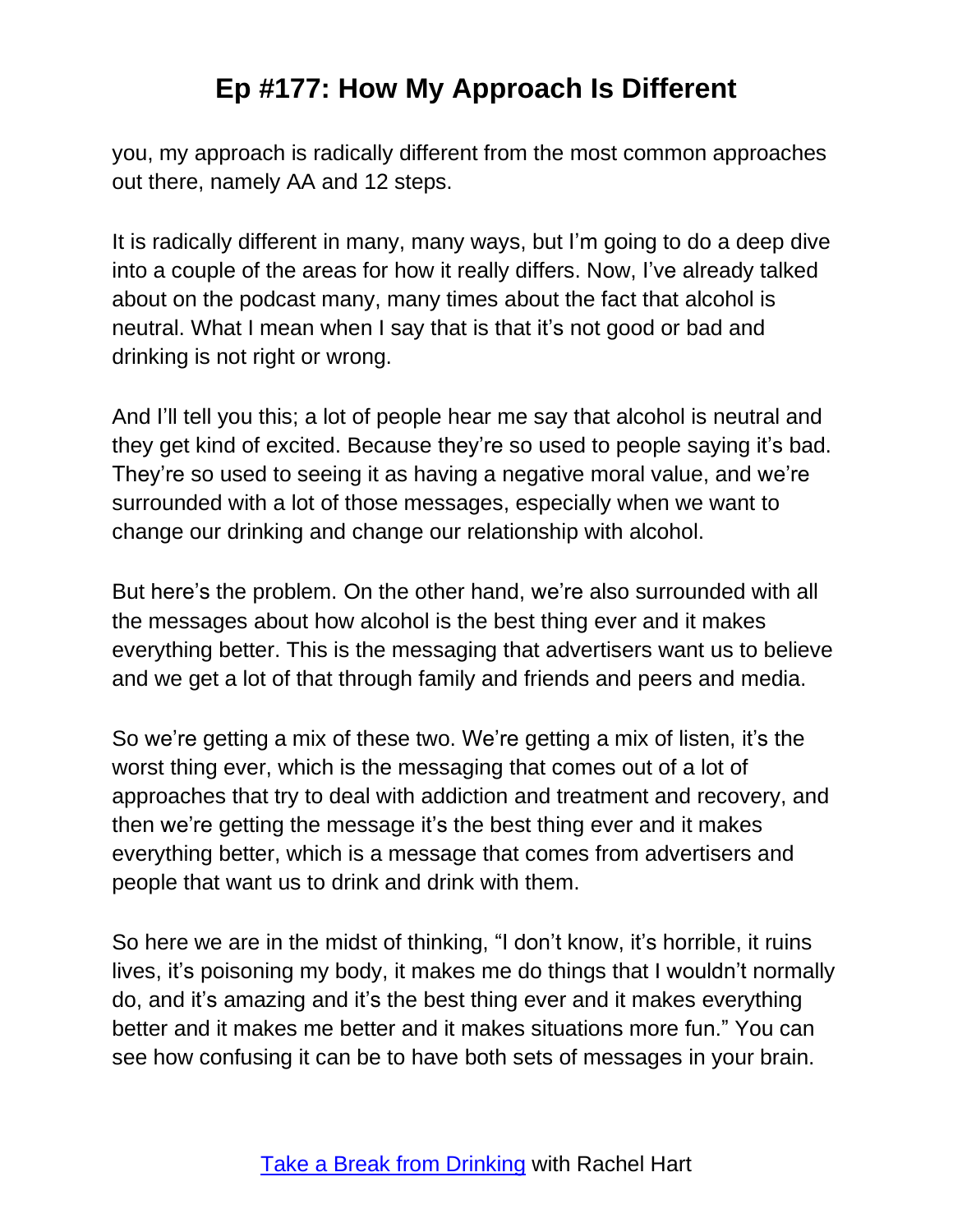And of course, you do. How couldn't you? Because we don't live in a bubble. We get messages about alcohol all the time from friends and family and books and movies and advertisements. It's always kind of being programmed into our brain.

Now, what I'm asking you to consider is that alcohol is actually neutral, that it isn't either good or bad, right or wrong. And when you start to embrace this idea that alcohol has no moral value, you start to really understand how everything that we've been told to think, it's wonderful, it's terrible, you start to see how those thoughts actually impact how you show up with alcohol, your attempts to either drink less or to say no, and your attempts to change.

Because here's the thing; everything that humans think about alcohol, we all just made up. It literally was made up by the human mind. Alcohol existed on this planet long before humans did. The process of fermentation that results in ethanol happens without human intervention. And long before humans were even here.

So sure, humanity figured out how to harness this process and control the process so that we could create alcohol in larger quantities and create different types of alcohol, but alcohol was here before us. It wasn't good or bad before humans came to be. It just was a fact of being on this planet. It just was.

And here's the thing; it's still just a fact of being alive on this planet. Once humans came along, once we started interacting with it, once we started harnessing the process of fermentation, yeah, we started judging it and putting labels on it.

But this is so important for you to really step back and embrace because until you see this, until you really start to understand how everything you think about alcohol is just made up, it's not the truth, it's just a thought that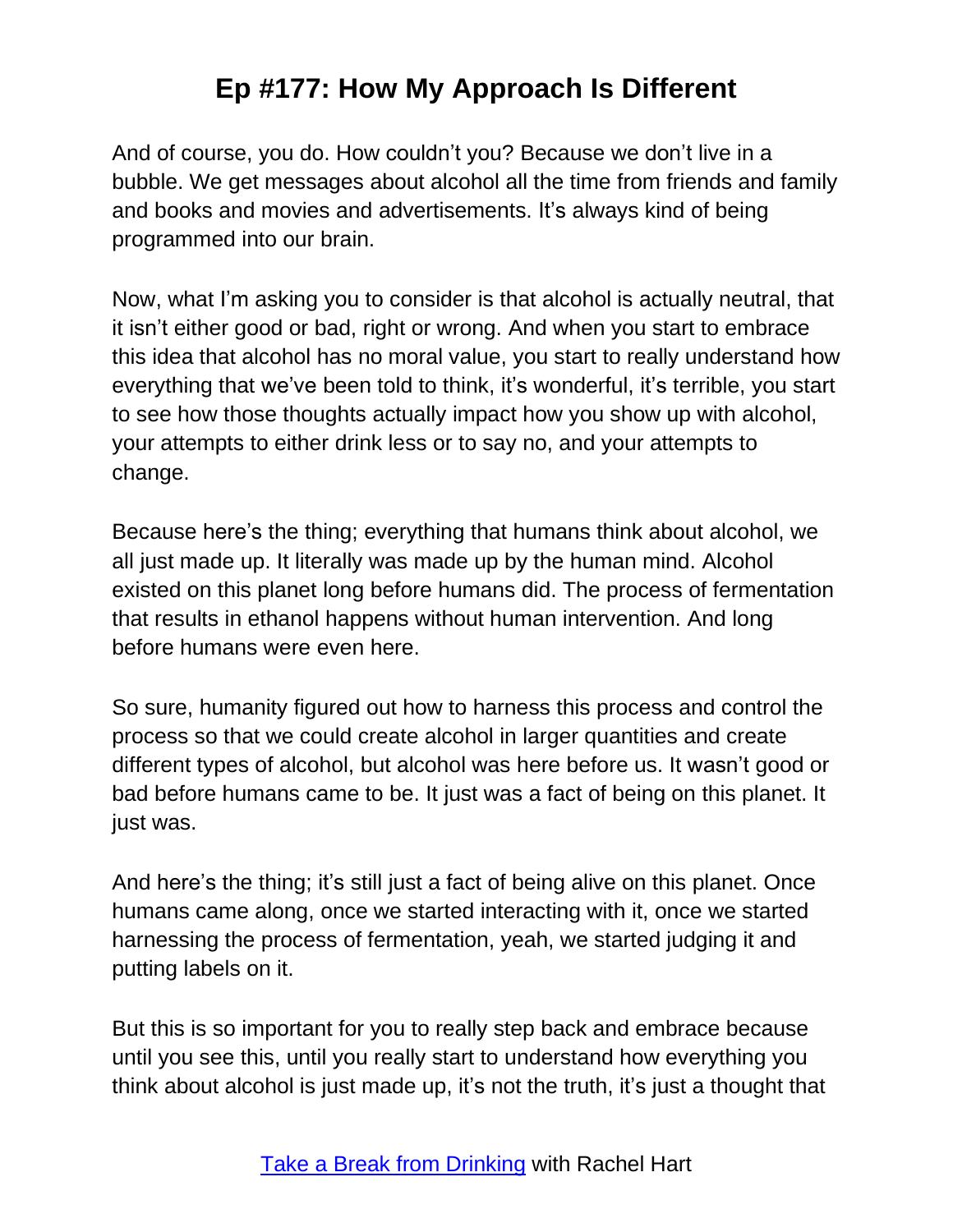some human decided to think, and some of them caught on and some of them became more popular to think. Until you really understand this, you can't start the process of change.

So if you want to dive deeper into how alcohol is neutral, I really encourage you to dive into episode 35 of the podcast, which is all about why you should view it as neutral and why it is neutral. But there is another piece about this that I want to discuss that I really believe makes my approach different.

Because it's not just that alcohol is neutral and that we don't need to judge or label alcohol as good or bad or right or wrong, but so is drinking. Drinking, the act of consuming alcohol in any quantity is not good or bad or right or wrong. I don't care if you have one glass of five ounces of wine or you polish off the entire bottle.

I don't care how frequently you do it. It's not good or bad. It's not right or wrong. How much you drink has zero, zero moral value on you as a person. And this is where most people really get hung up. Because this is so different from what we have been led to believe.

So the brain is like, "Wait, that can't be right." We are so used to believing that if we drink and how much we drink and how often we drink has some sort of indication or play some sort of role into who we are as a person. So we'll tell ourselves, "I was so good. I didn't drink at all." Or, "I was so good. I only had one glass." Or, "I was so bad. I drank way too much. I got way too drunk."

We are so used to labeling how much we consume and whether or not we consume as being good or being bad or being weak-willed or undisciplined or selfish or disciplined. And because of this, because we see drinking too much as bad, what does society tell us to do? Well, you got to go punish that behavior.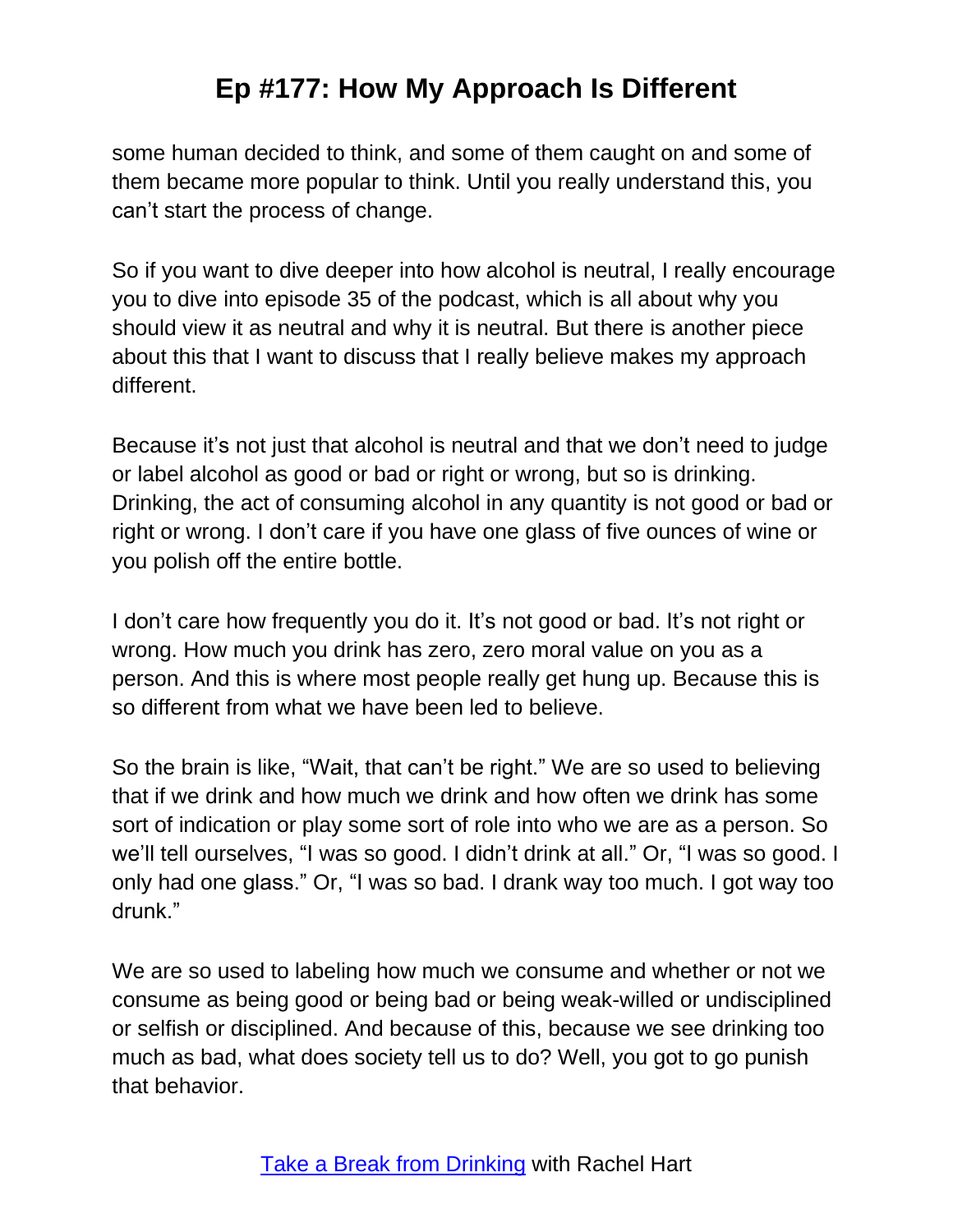If you're bad, you got to punish yourself. So we, as a society, have bought into this idea that we need to shame and coerce people into being better, into changing the habit. Now listen, many of the steps in AA are about this. In fact, steps four through eight really squarely direct people towards looking at the behavior, looking at the habit and labeling it as something that is wrong.

Step number four, make a searching and fearless moral inventory of yourself. Notice the word moral. So you're looking to see what's good about you, what's bad about you, what's good about your behavior, what's bad about your behavior.

Step five, admit to God, to yourself, and to another human being the exact nature of your wrongs. Again, labeling what you've done as wrong. When you label it as wrong, it's very hard to get curious about it because you've already decided that it's wrong. So there's no need to be curious.

And listen, if you're going to change the habit, you've heard me say this over and over again. Curiosity is the most powerful tool that you can bring to it. Because without curiosity, you can't understand how your brain is working. You can't understand how the think-feel-act cycle is working.

Step six, we're entirely ready to have God remove all these defects of character. Again, listen to it. Defects of character. It's telling you that something is defective about who you are as a person. Something is defective about your attributes or your qualities as a human being.

Step seven, humbly ask him to remove our shortcomings. Again, there we go with shortcomings. Everything that is wrong, everything that we're viewing through the lens as being moral or immoral.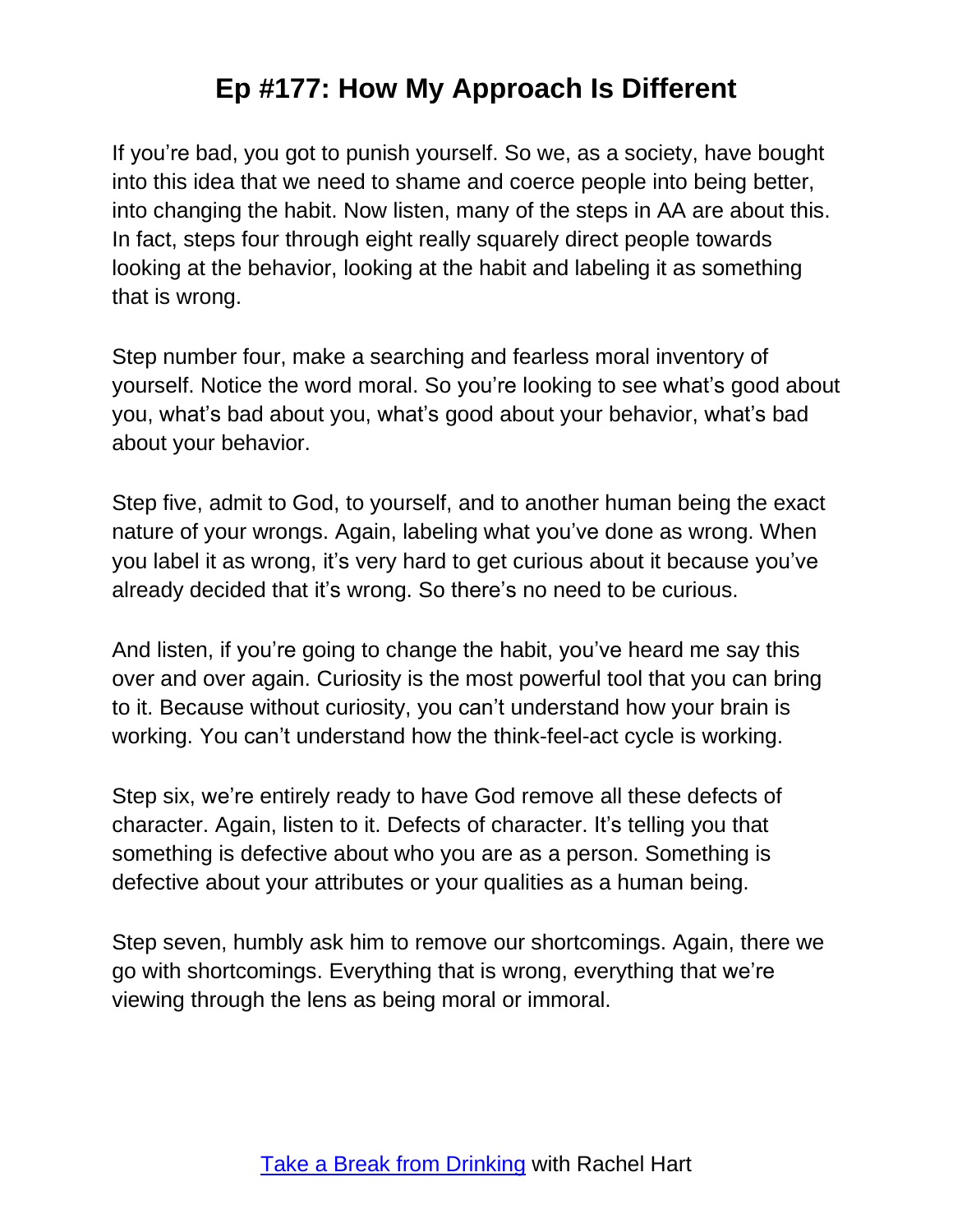And then step eight, make a list of all the persons we had harmed and became willing to make amends to them all. Why do you have to make amends? Of course, because you were bad.

Now listen, this is where what I teach differs dramatically. The language that we use to talk about why you drink and how much you drink and what you did while you were drinking and the choices that you made, you have got to remove all of the right and wrong and good and bad.

Not just because you're doing some sort of kindness to yourself. Because actually, the decision to drink isn't the result of who you are as a person. It's not the result of whether or not you are good or whether or not you are bad, or whether or not you're doing some right or whether or not you're doing something wrong. It's the result of a thought and a feeling and an action. That's it.

Listen, there is no shortage, and I mean none, no shortage of self-loathing and shame and guilt among people who are concerned about their drinking. And I know this firsthand because there was no shortage of all of these negative emotions in me.

They don't need more of it. They don't need more self-loathing and shame and guilt. You don't need more of it. I don't need it. Frankly, nobody needs it. Because guess what? Right now, I bet if you're struggling with this, I bet that you already have plenty. I bet that you already have plenty of thoughts that are creating self-loathing and shame and guilt.

And you know what, if those emotions were the solution, then you wouldn't need any other way forward. You could just guilt yourself and shame yourself and hate yourself even more, and then one day, you'd discover that you had a totally different relationship with alcohol. But it doesn't work like that, does it?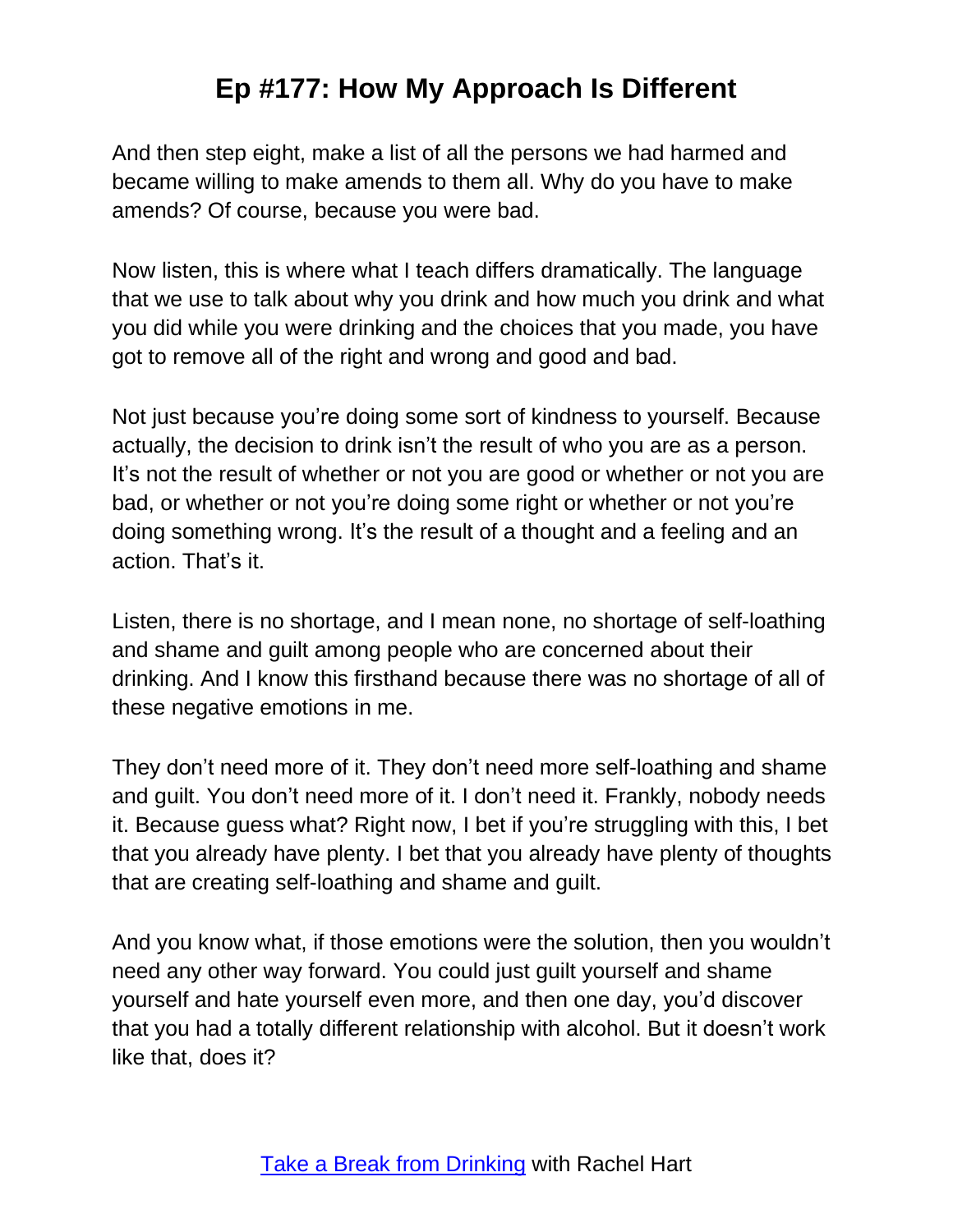We are shaming ourselves and guilting ourselves and hating ourselves into trying to say no, but that's not how it works. If you want to say no, you have to understand why you're saying yes. And the reason why you're saying yes has nothing to do with whether or not you're a good or bad person.

What happens instead when you feel bad and you feel self-loathing and shame and guilt around this habit is you probably decide, "Well, I mean, if I'm this screwed up, I might as well drink." I used to say that to myself all the time. I couldn't understand what was going on.

I couldn't understand why it is I felt like I had so much desire that I couldn't control, and I felt sometimes like I was making decisions that I knew weren't good for me but I didn't know how to change it. And so I just felt screwed up inside. And the more that I thought that, the more that I believed that, the more that I was like, "Alright, well, let's just drink. I mean, I can't figure this out. Something's wrong with me."

So you can do that, or you can actually use your attempts to help you change. So I want you to think about this. I want to think about how it would be different for you if every time you said, "You know what, I'm not drinking tonight or I'm only having one glass of wine," whatever promise you made to yourself, how would it be different for you if when you didn't keep that promise, instead of labeling it as a moral failing on your part, what would happen if instead you were like, "I wonder why. I wonder what was going on. I wonder what I was thinking. I wonder how I was feeling."

What would happen if you brought curiosity to it? Instead of saying, "Ugh, I was so good, I didn't drink for two weeks, and now I'm such a screw up, I'm drinking again." Because what ends up happening when you do that is you end up blaming the decision to drink on being a bad person, on there being something wrong with you instead of understanding how the habit is actually unfolding.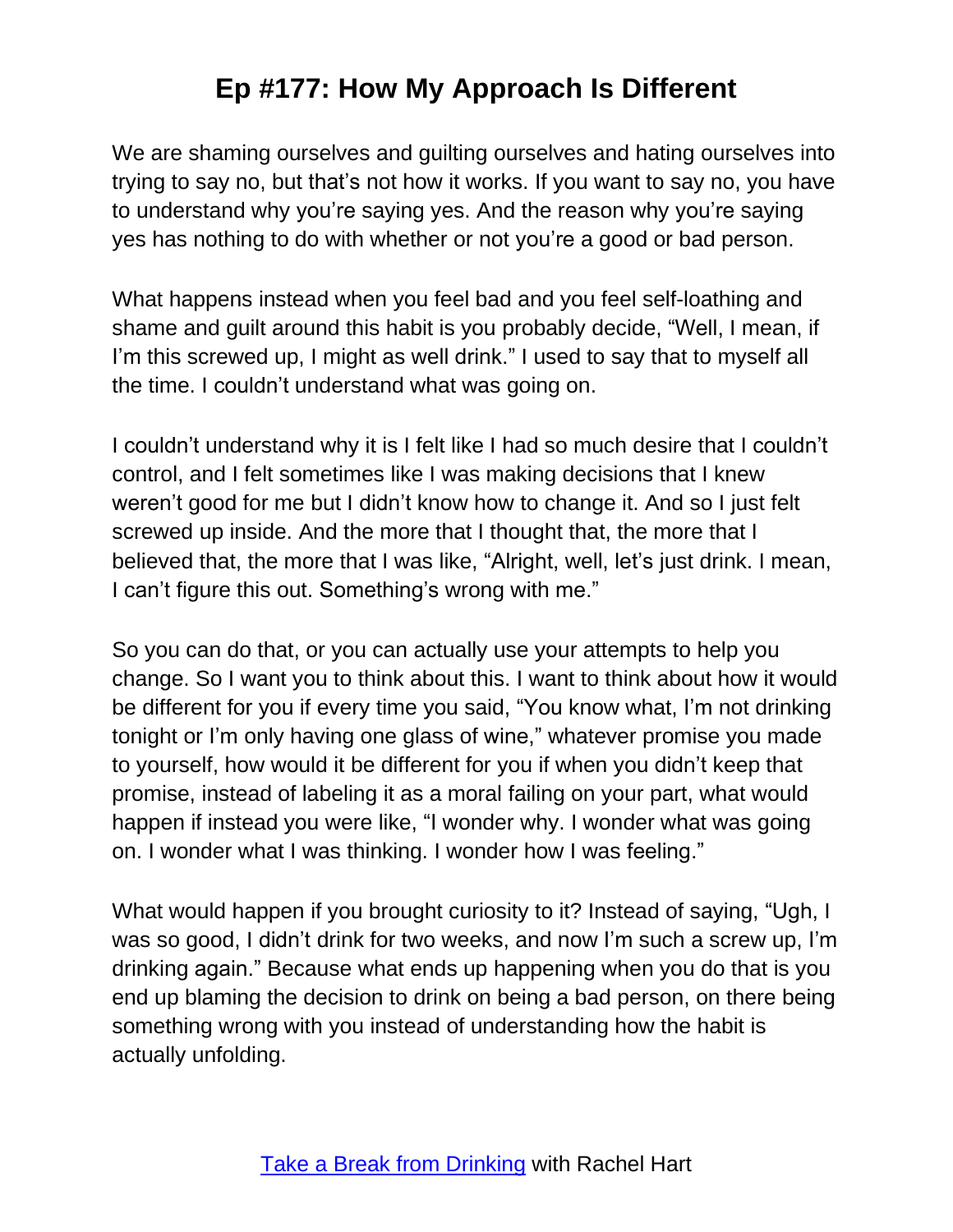Habits have no moral value. They aren't operating on a system that is judging a behavior as good or bad or right or wrong. They're operating on a system in your brain that prioritizes finding pleasure, avoiding pain, and doing so as easily and efficiently as possible.

And until you understand that that's actually what's going on and that's actually what's driving the habit, until you let go of the belief that has been indoctrinated in so many of us that it has something to do with who we are as a person, you will not be able to change.

Everything I teach, everything is let's strip away all this judgment of right and wrong, good and bad, and just be curious about what is actually happening. Let's be curious about why you're saying yes, why you feel deprived, why you drank the bottle last night. Because when you can drop the shame and blame and drop all the worry that, "Oh god, maybe something's wrong with me, maybe I'm a bad person, maybe I'm weak, maybe I'm selfish," you can create change so much faster.

People hear me say drop the judgment and they think it's all about just be nicer to yourself. No, I want you to create change faster for yourself. That's the benefit of it. And here's the thing; as for needing a higher power, what I teach is you don't need a higher power to change the habit. You need the tools to harness the power of your brain.

That's where the real power is. I have to tell you, a couple weeks ago I heard my good friend Corinne Crabtree, which by the way, if you don't know her, you should know her. She's amazing. She is a total role model of mine and she has an incredible program called No BS Weight Loss and an amazing podcast.

But anyway, I heard her say this recently and I thought it was so spot on, and I hope, Corinne, if you're listening, I hope I'm not butchering this. But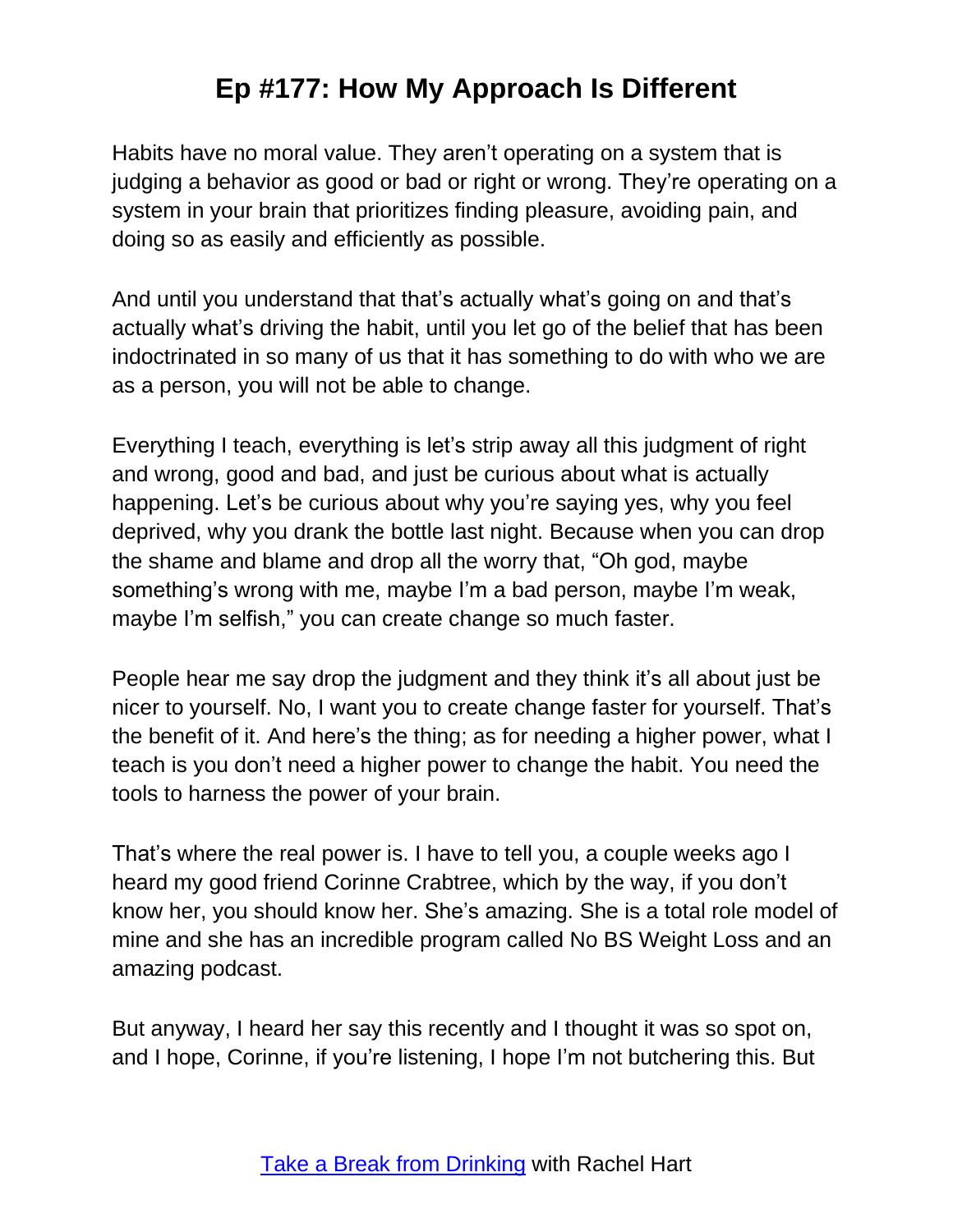she said, listen, I'm all about prayer, but I don't want that to be your plan. And as soon as I heard her say that, I was like, oh my god, yes. So good.

Because here's what I think. Maybe you communicate to god or spirit or consciousness or the universe or nature, I don't know. Maybe you communicate with something that you believe is outside of you and a higher power. And you know what, I'm all for that.

Connect with something that is bigger than yourself, bigger than all of us. It's an amazing thing to do. I do it all the time. It pulls me out of my very narrow perspective of how, oh my god, Rachel, your life is so hard and things are so difficult for you, and it connects me to the bigger picture.

But that line of communication, whatever it is for you, it's not the plan. A plan is listen, I know that when 5pm rolls around, my brain is going to start trotting out all the excuses of why it's a good idea to drink and how I need it and it will help how I feel and I deserve it and I'll be good tomorrow and it's really not a big deal. I know that those excuses are coming.

And I know that I've rewarded all of those excuses in the past by drinking. So now my lower brain is like, yeah, these are great thoughts to think, let's keep thinking them. And because of that, the lower brain is going to be really good at coming up with a lot of supporting evidence for them.

Because remember, that lower brain cares about finding rewards above anything else. So knowing all of this, what is my plan for handling this situation in the moment? That's what I teach. Having a plan is what changes everything. Learning how to adjust and adapt plans, learning how to follow plans when you don't want to. That is the key.

That's why I think you don't need a higher power and not because there's something wrong with a higher power, but just because that's not actually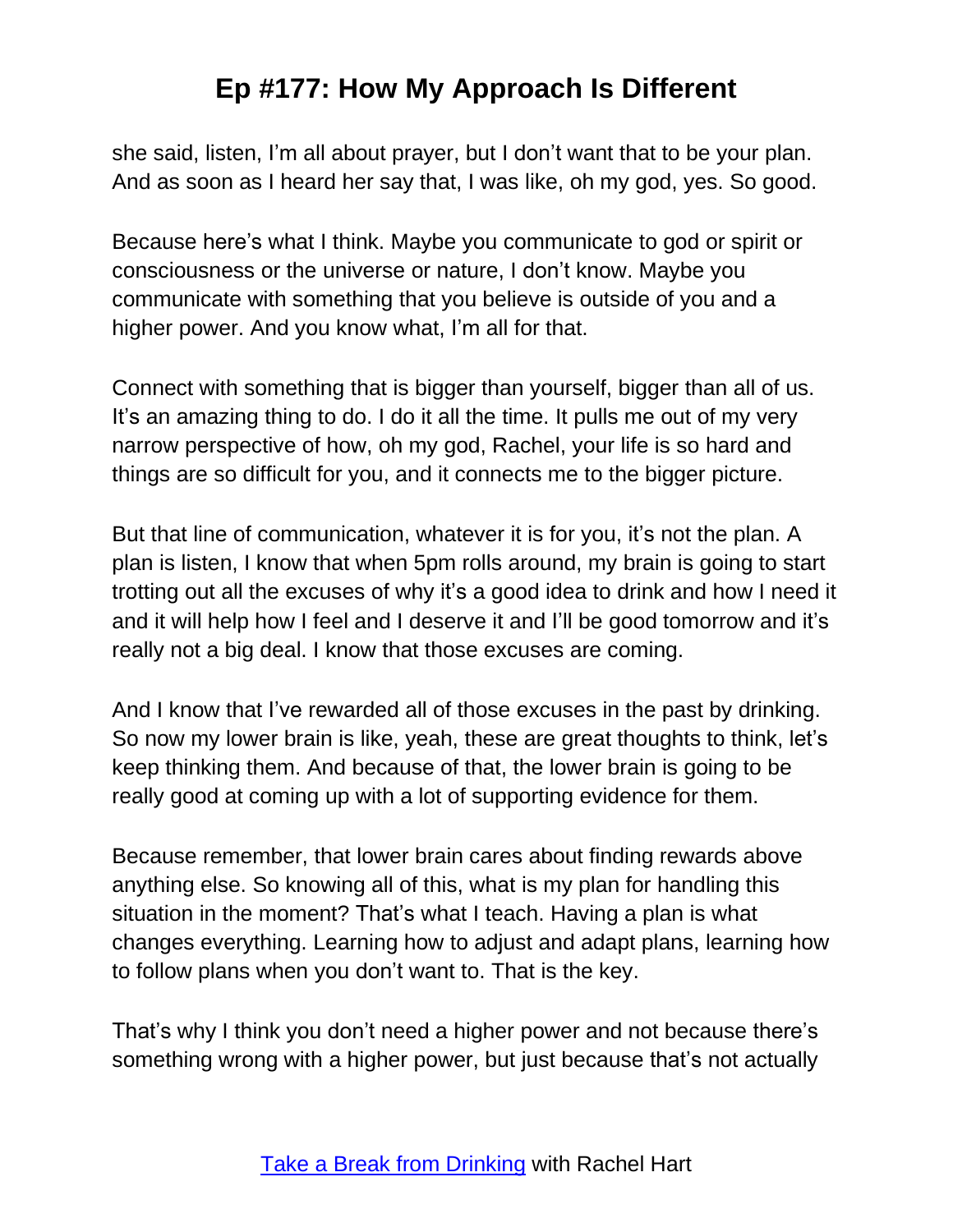going to give you the tool that you need. What you need is a plan in the moment that you can follow and that will help you actually change the habit.

Now, another thing that makes my approach different is that I don't talk about drinking too much as a disease. I don't think it is a disease. And a lot of people are going to really argue with me on this one. We've been taught that it's a disease.

You know what, that's okay. It's okay that they don't agree with me, but this is what I think. When you start defining overdrinking and you make it a disease, it becomes solely a medical problem. Now listen, do some people need medical intervention because they could literally risk their life by not drinking? Yes, of course.

But the vast majority of people are not in that situation. That is the minority when it comes to people who want to change their relationship with alcohol and change the habit. Talking about overdrinking as a disease, treating it solely as a medical issue, it leaves way too many people out in the cold.

I also just don't think that it's correct. Because when you think about, okay, what is a disease? A disease is an abnormal condition of a living thing, a plant or an animal that impairs normal functioning. So Alzheimer's is a disease, cancer is a disease, the coronavirus is a disease.

These are abnormal conditions that impair normal functioning of the body. When you drink too much, nothing is happening that is abnormal in the brain. Something very normal is happening in the brain. Your lower brain, which again is tasked with finding pleasure, avoiding pain, and doing so by the easiest means possible, it's fine. It's working perfectly.

So, oh, I feel stressed, pour a drink. Now you feel that stress a little bit less. That was easy. Oh, I feel awkward. Have a drink. Now I don't feel that awkwardness as much. That was easy. Oh, I feel deprived. Have another.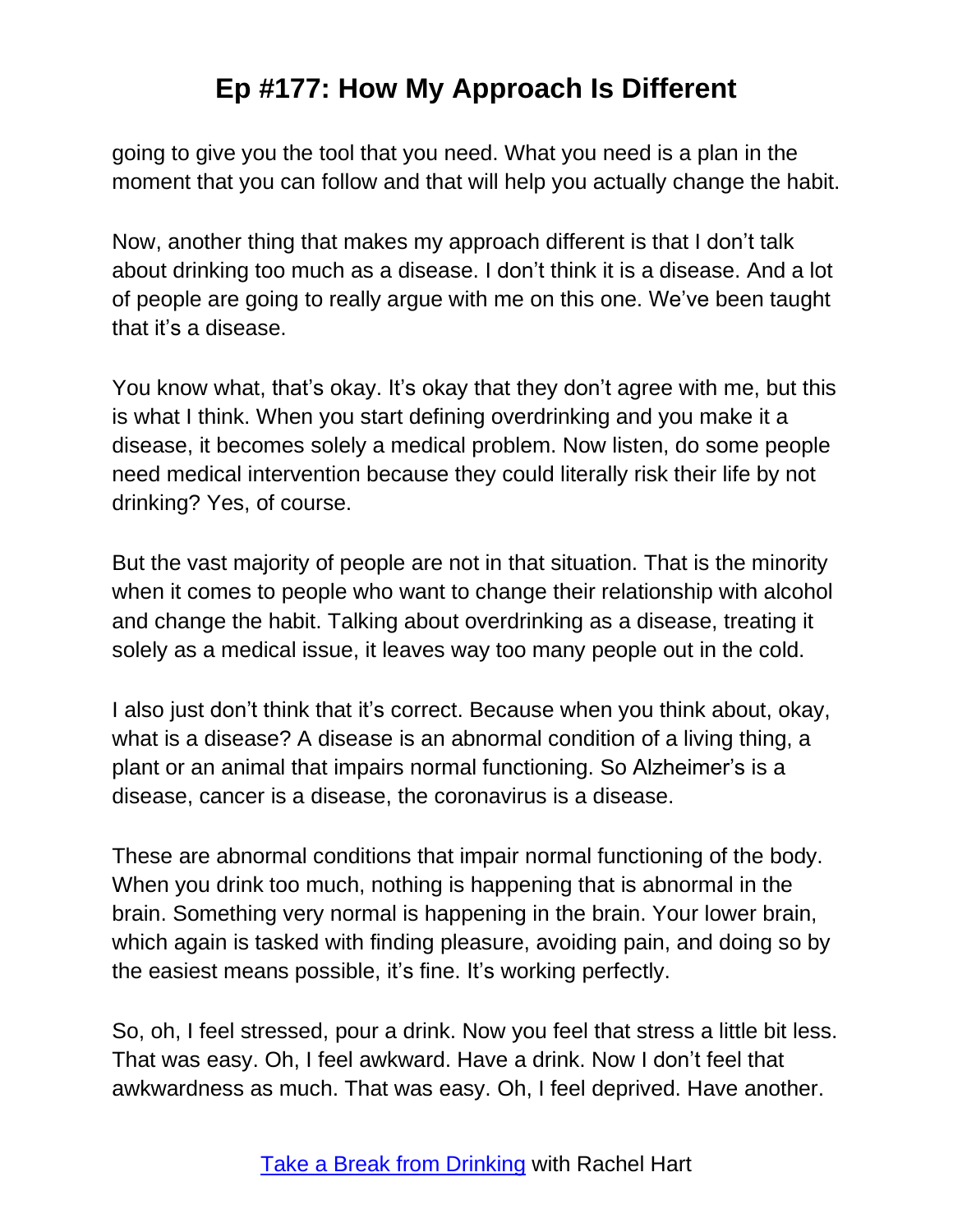Now your deprivation has temporarily abated, until of course it comes back. But in the moment, your brain's like, that was easy.

Listen, you just had no idea that this was the process happening. You thought that the drink was about loving to drink, or you told yourself, oh, it just happened, I don't know how it happened, because everybody else was doing it or because I had a hard day and because no one told you how habits actually form and how they work.

Nothing abnormal is happening in your brain. Your brain is acting exactly as it's supposed to. Now, here's the problem. The more you repeat the pattern, the more it becomes a habit. So a habit is a choice that you deliberately make at some point. We all deliberately at some point made the choice to pick up a drink. We were consciously choosing to do it in the moment.

But at some point, you stopped being conscious about it. At some point, it becomes a formula that your brain automatically follows. At some point, once you do it enough, your brain starts to encounter a cue. Like it sees a wine glass or a time of day or a smell or an emotion or a situation or it's around certain people, and that cue starts the habit cycle.

So then you do the routine of pouring a drink and having a drink in order to be rewarded. It's all happening outside of your conscious awareness. And the trick is to bring it back, to bring it from your unconscious to your consciousness so that you can change it.

Now listen, alcohol can cause disease in other parts of your body. It can make it so that parts of you stop functioning properly. Heavy drinkers are at risk of cirrhosis and pancreatitis and osteoporosis. They are at increased risk of different types of cancers, including stomach and colon cancer, and they can get things like ulcers and gastritis.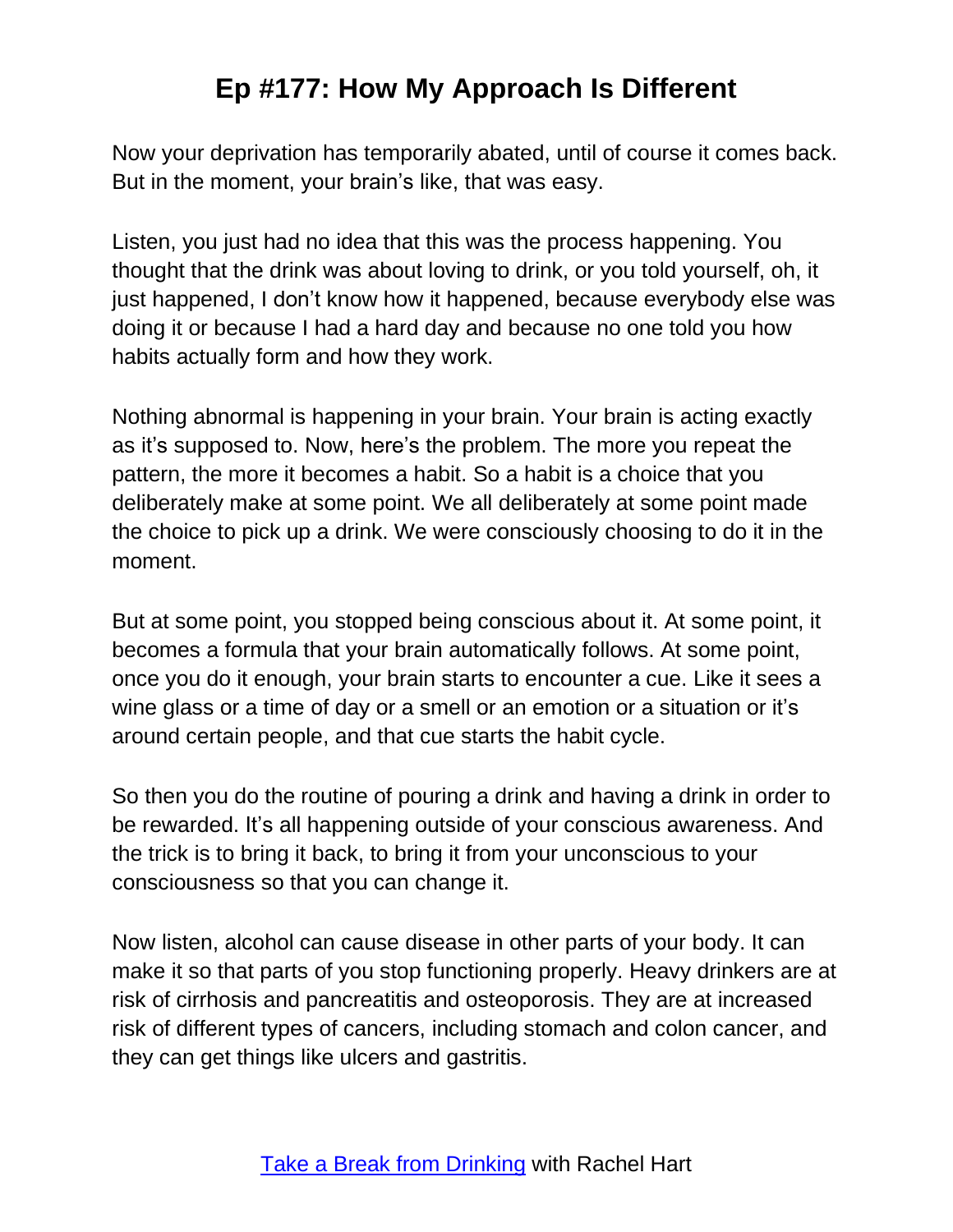So drinking can cause diseases in other parts of your body, but the act of drinking isn't a disease. It's the result of the think-feel-act cycle. It's a result of something that was previously conscious that became unconscious. It's the result of a cue and repetition and a reward.

It's the result of not knowing how to manage deprivation or how to manage boredom or loneliness or insecurity or awkwardness. It's the result of the thoughts and feelings that you have been totally unaware of up until now. And the thoughts and feelings that are driving the habit of drinking, they're not the domain of disease. They are the domain of habits.

I think this is such an important distinction, the distinction that I make between habit and disease because the disease idea is why so many people believe that something is wrong with their brain. Because that's what disease says. Disease says that something abnormal is happening that is impairing normal functioning of the body.

But when you understand how the lower brain works and how habits work, you see that that's not the case. There's nothing wrong with your brain. The only problem is that no one ever taught you how to manage it. No one ever taught you how to work with it. Nobody ever taught you how habits were created and how to start the process of unwinding them.

Because the truth is your brain is not the problem. It's your ally. Now, this might be something that you have a hard time believing right now. I know that for me, when I was really struggling with my drinking, it didn't feel like my brain was my ally. It felt like I was at odds with it all the time.

But truthfully, your brain is the only thing that's going to help you create the change you want. And that change starts with taking a break because taking a break is the fastest way to bring an unconscious habit to the surface, to bring it to your consciousness so that you can see it, you can understand it, and you can change it.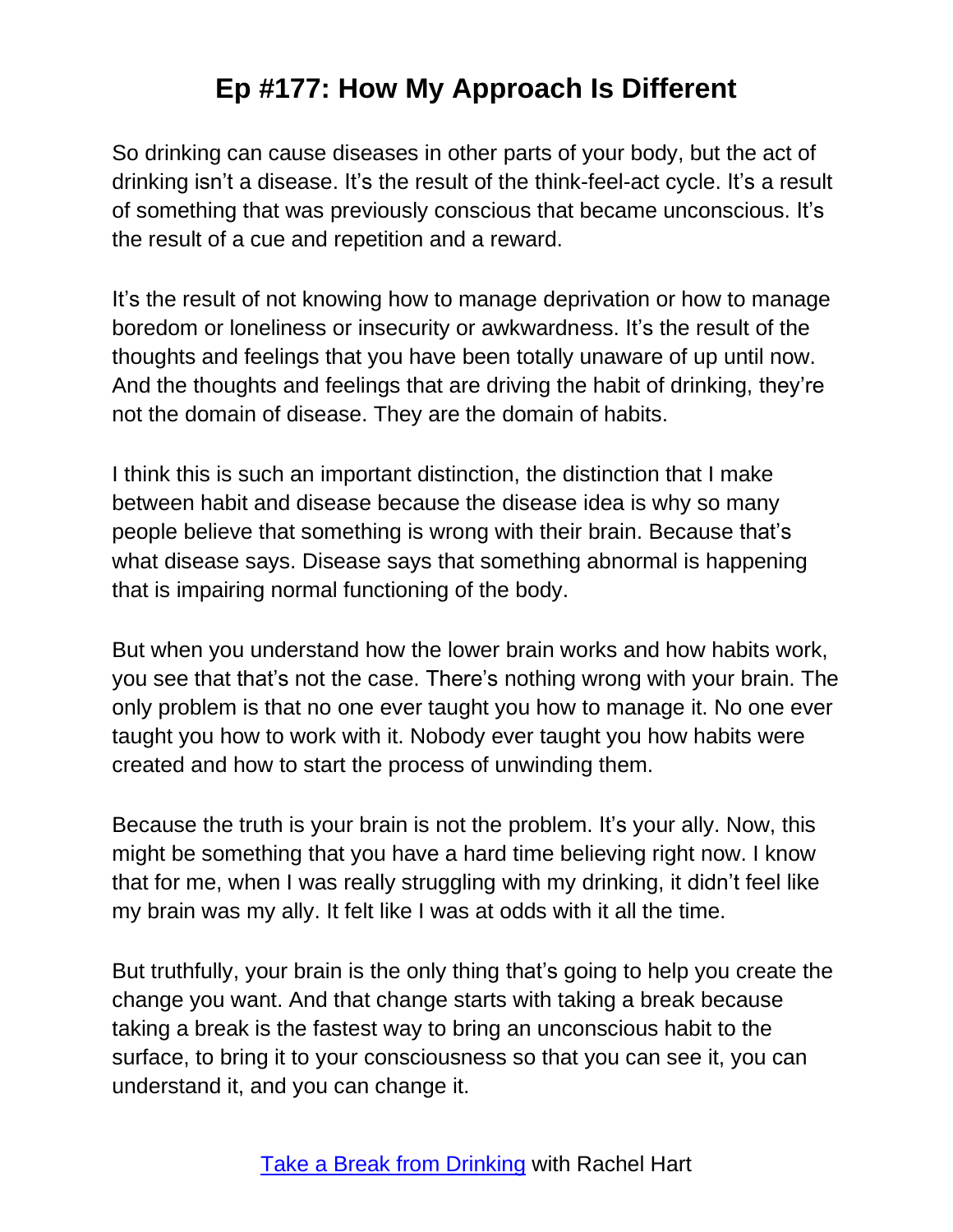What I focus on is what you are learning when you are drinking, because listen, your brain is always learning something whether or not you like it. It's learning all the time. It learns with everything, including with alcohol. When you understand what you are learning when you say yes, then you have the path to change it.

If it's a disease, what are you going to do? You're going to hope for a new brain. This is what makes changing your relationship with alcohol and changing the habit such a powerful skill when you start to understand it from this new perspective.

It's why I call what I teach and the skill of learning how to manage your mind and learning how to change your relationship with desire with meta skill. Because what you are learning when you do this transcends the habit of drinking. You are learning skills that you will be able to use in every area of your life for the rest of your life.

Because here's what you need to know. Why aren't you going after your dreams right now? Because you have an urge to sit on the couch. Because you have emotions that you want to run from. It's always easier to do that than to create something amazing.

You aren't going after your dreams because you're afraid of failure, but failure doesn't feel like anything. What you're really afraid of is how you're going to treat yourself when you fail. What you're really afraid of is the shame and the guilt that no one ever taught you how to manage.

Learning to change your relationship with alcohol is learning how to change your response to your emotions. And by learning it in this arena, with the habit of drinking, you are practicing and mastering a skill that you can take with you and use for the rest of your life.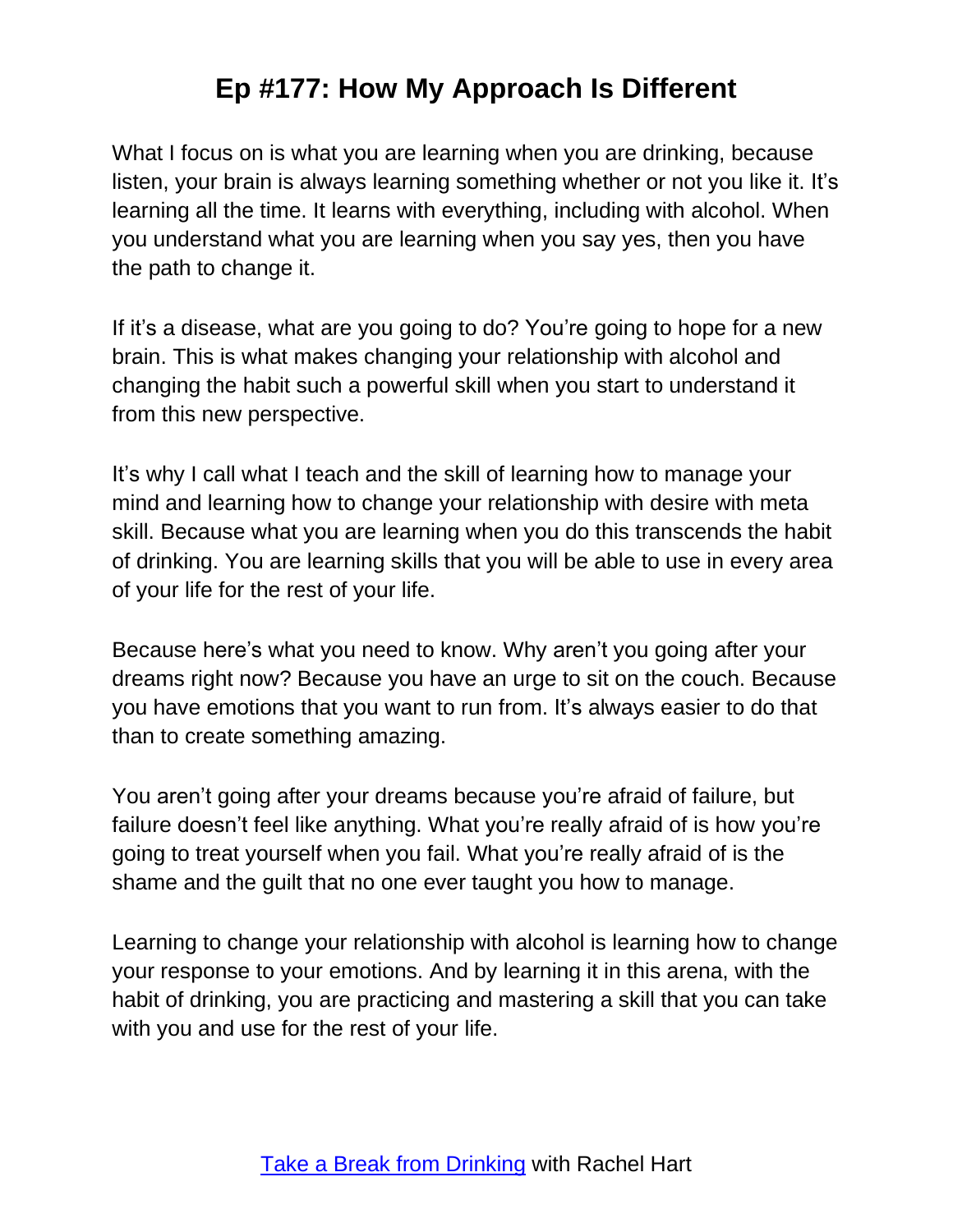Learning how to watch your thoughts, understanding how your thoughts create your feelings, which drive your actions, that is the work of learning how to evolve to be the next version of yourself. Instead of running on autopilot, you take control of your mind. Instead of wondering, "God, why did I have the drink? Why did I eat the bag of chips? Why did I spend the money when my goal was to save? Why did I lash out? Why did I procrastinate? Why did I stay in bed?"

Whatever it is, instead of wondering, once you have mastered the thinkfeel-act cycle, you see that you always have the explanation at your fingertips. You don't have to wonder anymore. Once you have that explanation, you have the path you need to walk down to change.

And that really sums up what makes my approach different. When you start this work, you realize that alcohol, it's almost kind of beside the point. Yeah, it is the thing right now that you are using or not using to learn all of these tools and all of these concepts, but the real work that you're doing, it's changing your relationship with yourself. It's changing your relationships with your thoughts and your feelings and your actions and your dreams and your goals.

Drinking too much is not a sign that something is wrong with you. It's a gateway to learning how to evolve to the next version of yourself and the version that you are meant to be. Alright everybody, that's it for today. I will see you next week.

Okay, listen up, changing your drinking is so much easier than you think. Whether you want to drink less or not at all, you don't need more rules or willpower. You need a logical framework that helps you understand and, more importantly, change the habit from the inside out. It starts with my 30 day challenge. Besides the obvious health benefits, taking a break from drinking is the fastest way to figure out what's really behind your desire. This radically different approach helps you succeed by dropping the